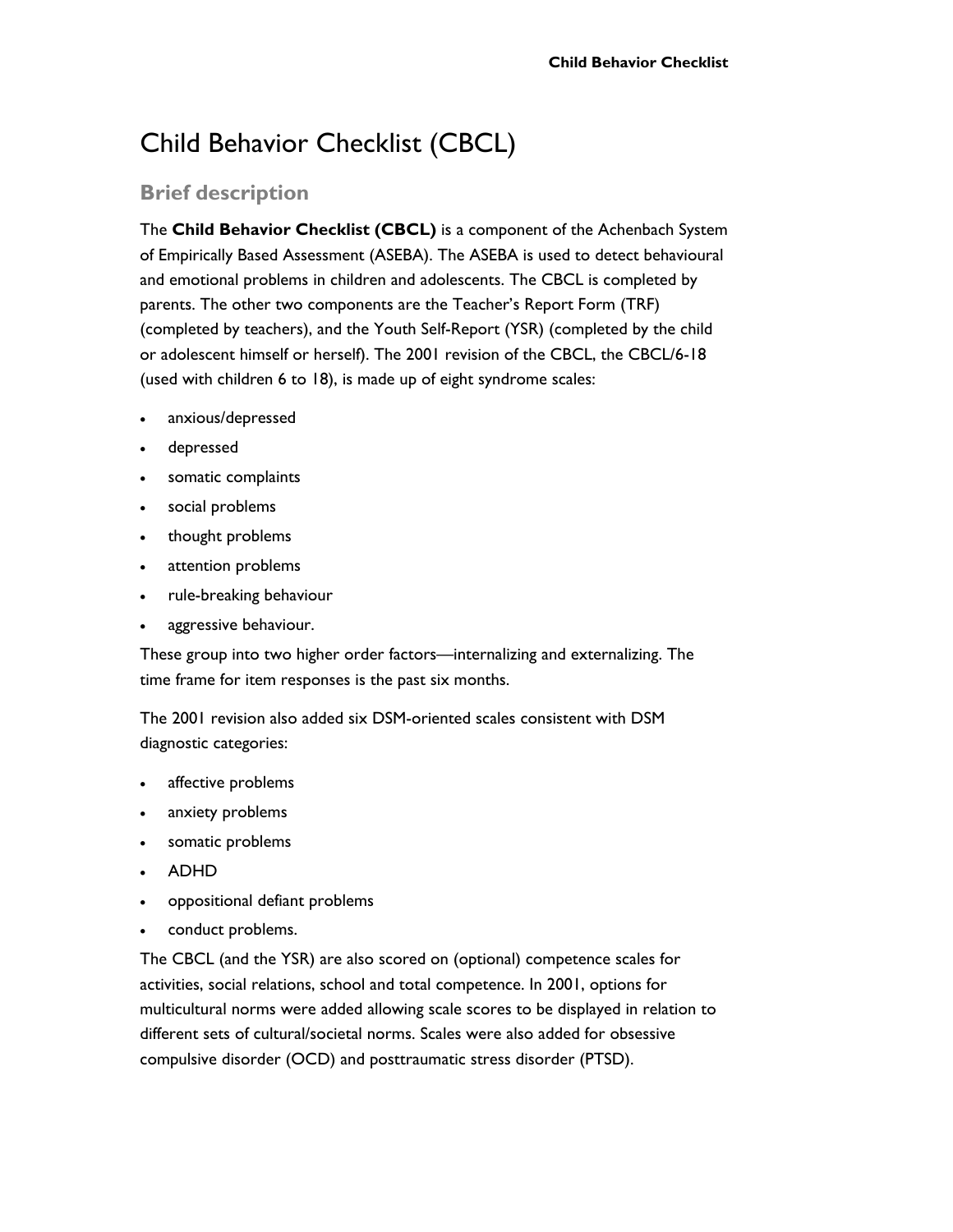The CBCL consists of 113 questions, scored on a three-point Likert scale (0=absent, 1= occurs sometimes, 2=occurs often).

**Appropriate target populations** 

Youth 6 to 18 years of age.

**Administration options** 

**Formats available** 

 $\boxtimes$  self-administered (paper-and-pencil)

 $\boxtimes$  self-administered (computer)

 $\Box$  clinician-administered

Items are self-administered, or given verbally if literacy is too low.

#### **Time required**

The problem items can be completed by most parents in about 10 minutes and the optional competence items in another 5 to 10 minutes.

**Languages available** 

 $\boxtimes$  English

 $\Box$  French

 $\boxtimes$  Other (Translations are available in almost 60 languages.)

**Accessibility and cost** 

 $\Box$  no charge for use

 $\Box$  use requires permission of test developer

use requires special training and/or professional or academic credentials

 $\boxtimes$  fee for use (Contact ASEBA for pricing; currently \$295 for single user license.)